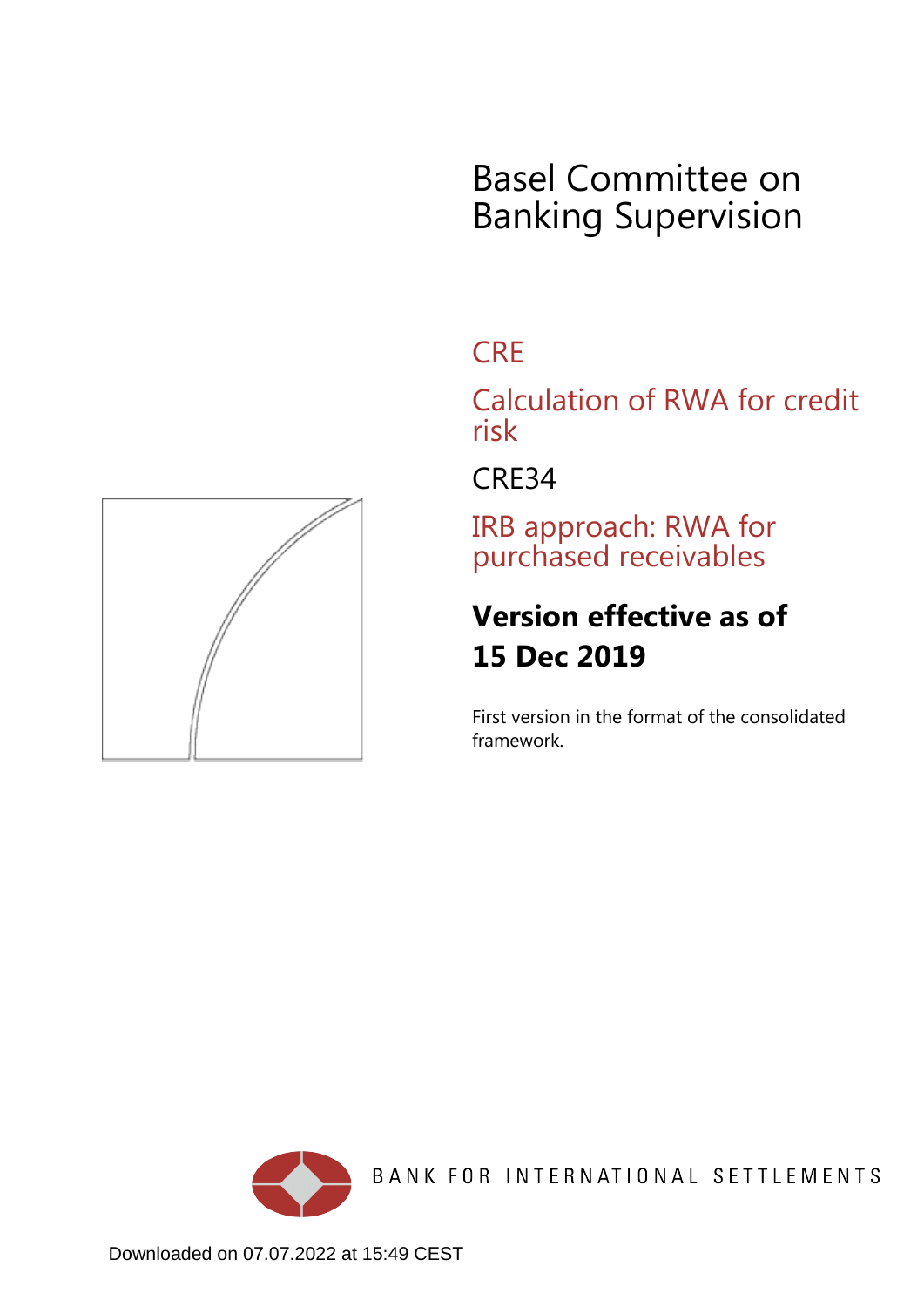*© Bank for International Settlements 2022. All rights reserved.*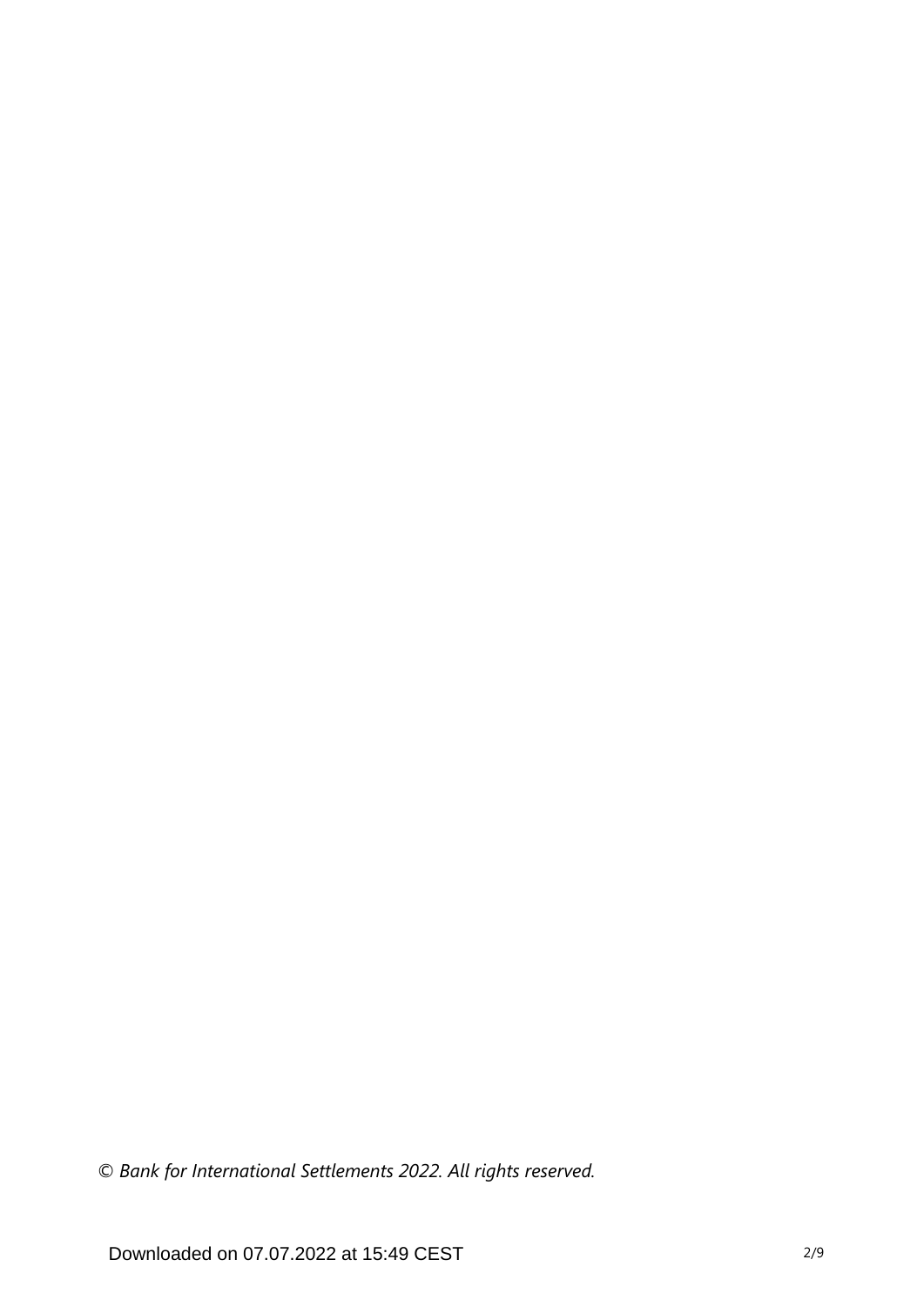## **Introduction**

This chapter presents the method of calculating the unexpected loss (UL) capital requirements for purchased receivables. For such assets, there are internal ratingsbased (IRB) capital charges for both default risk and dilution risk. **34.1**

## **Risk-weighted assets for default risk**

- For receivables belonging unambiguously to one asset class, the IRB risk weight for default risk is based on the risk-weight function applicable to that particular exposure type, as long as the bank can meet the qualification standards for this particular risk-weight function. For example, if banks cannot comply with the standards for qualifying revolving retail exposures (defined in [CRE30.24\)](https://www.bis.org/basel_framework/chapter/CRE/30.htm?tldate=20220101&inforce=20191215&published=20191215#paragraph_CRE_30_20191215_30_24), they should use the risk-weight function for other retail exposures. For hybrid pools containing mixtures of exposure types, if the purchasing bank cannot separate the exposures by type, the risk-weight function producing the highest capital requirements for the exposure types in the receivable pool applies. **34.2**
- For purchased retail receivables, a bank must meet the risk quantification standards for retail exposures but can utilise external and internal reference data to estimate the probabilities of default (PDs) and losses-given-default (LGDs). The estimates for PD and LGD (or expected loss, EL) must be calculated for the receivables on a stand-alone basis; that is, without regard to any assumption of recourse or guarantees from the seller or other parties. **34.3**
- For purchased corporate receivables the purchasing bank is expected to apply the existing IRB risk quantification standards for the bottom-up approach. However, for eligible purchased corporate receivables, and subject to supervisory permission, a bank may employ the following top-down procedure for calculating IRB risk weights for default risk: **34.4**
	- (1) The purchasing bank will estimate the pool's one-year EL for default risk, expressed in percentage of the exposure amount (ie the total exposure at default, or EAD, amount to the bank by all obligors in the receivables pool). The estimated EL must be calculated for the receivables on a stand-alone basis; that is, without regard to any assumption of recourse or guarantees from the seller or other parties. The treatment of recourse or guarantees covering default risk (and/or dilution risk) is discussed separately below.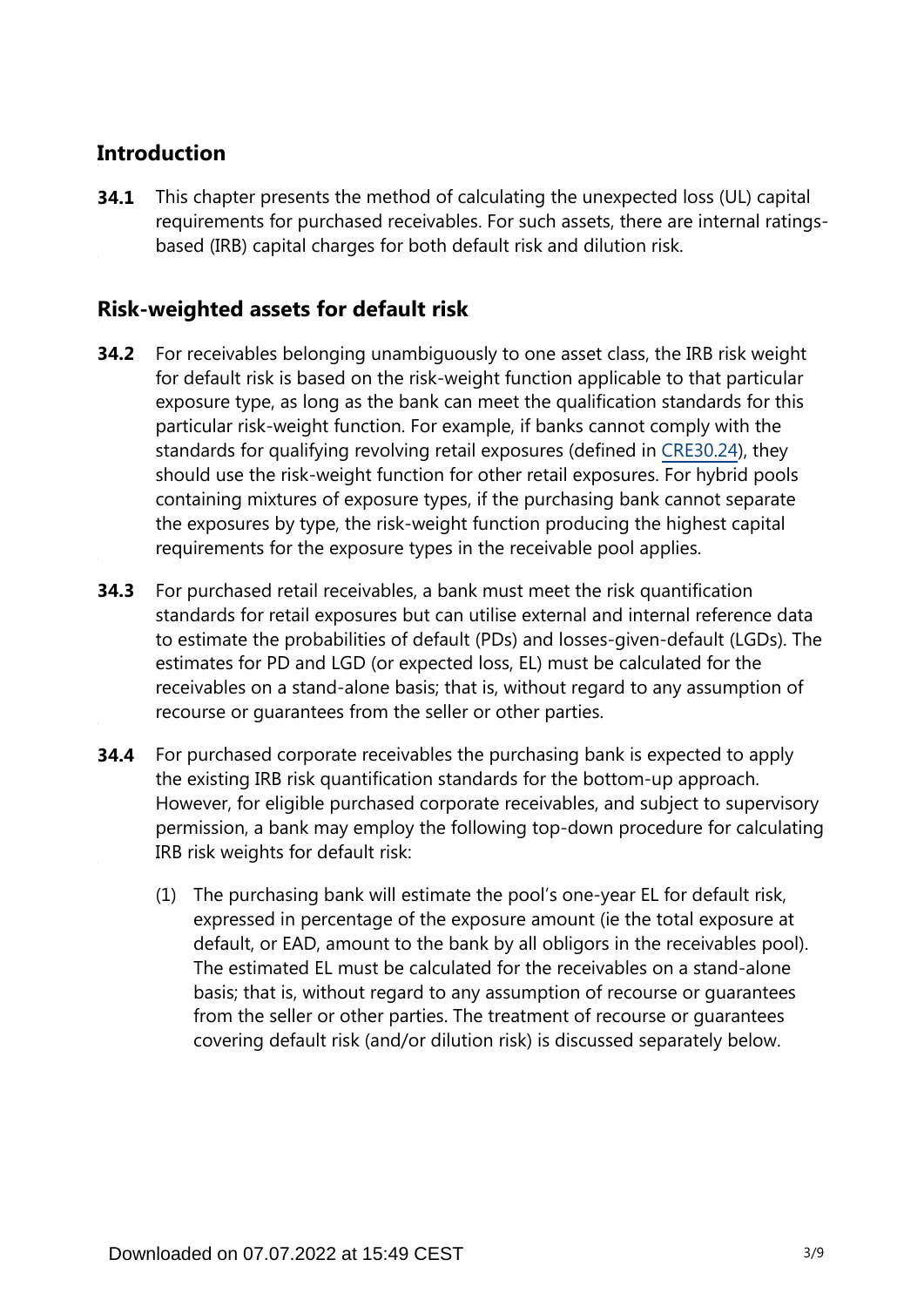<span id="page-3-1"></span>(2) Given the EL estimate for the pool's default losses, the risk weight for default risk is determined by the risk-weight function for corporate exposures. $<sup>1</sup>$  $<sup>1</sup>$  $<sup>1</sup>$  As</sup> described below, the precise calculation of risk weights for default risk depends on the bank's ability to decompose EL into its PD and LGD components in a reliable manner. Banks can utilise external and internal data to estimate PDs and LGDs. However, the advanced approach will not be available for banks that use the foundation approach for corporate exposures.

#### *Footnotes*

<span id="page-3-0"></span>*[1](#page-3-1)*

*The firm-size adjustment for small or medium-sized entities (SMEs), as defined in [CRE31.9,](https://www.bis.org/basel_framework/chapter/CRE/31.htm?tldate=20220101&inforce=20191215&published=20191215#paragraph_CRE_31_20191215_31_9) will be the weighted average by individual exposure of the pool of purchased corporate receivables. If the bank does not have the information to calculate the average size of the pool, the firm-size adjustment will not apply.*

#### **Foundation IRB treatment**

**34.5** The risk weight under the foundation IRB treatment is determined as follows: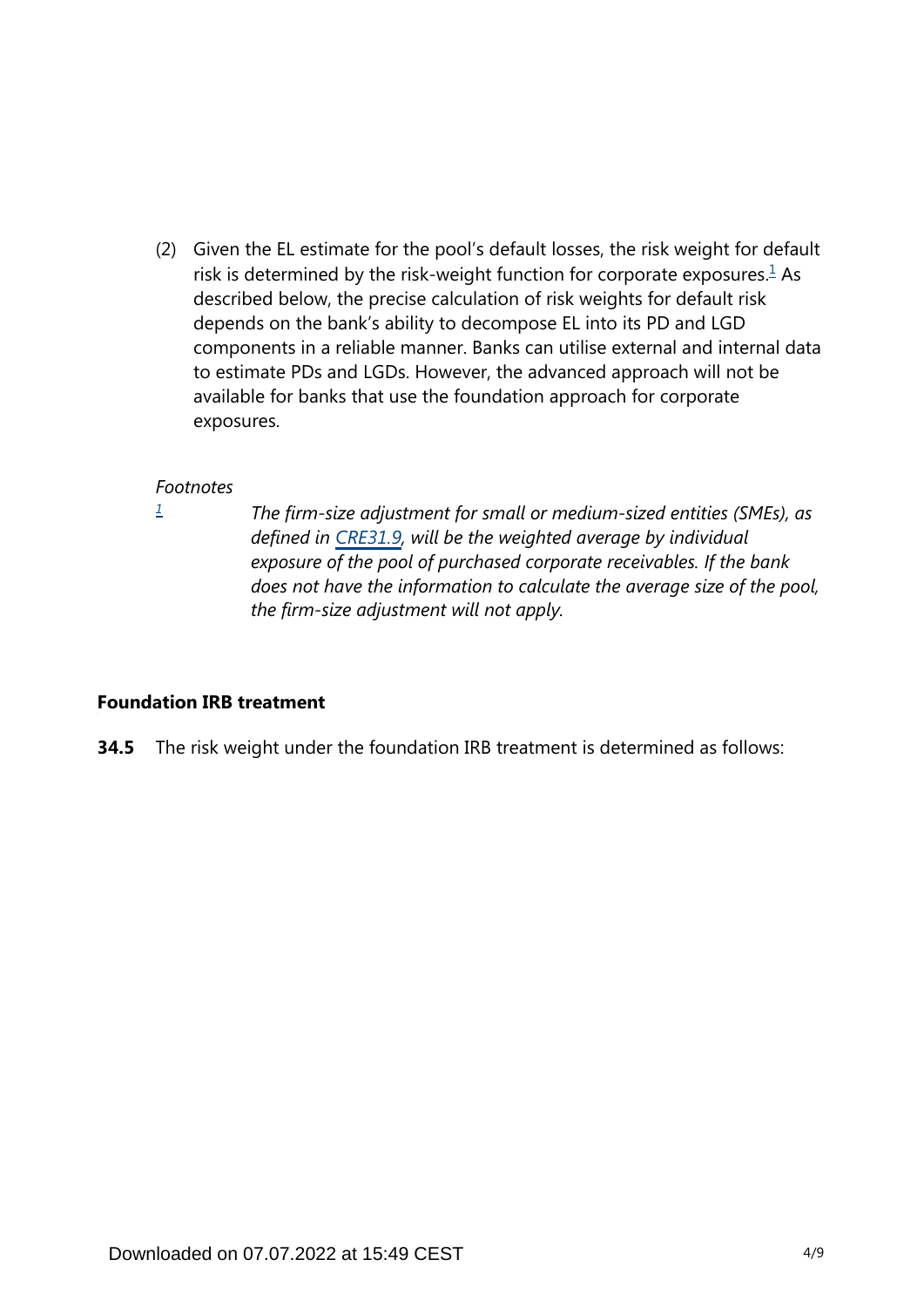(1) If the purchasing bank is unable to decompose EL into its PD and LGD components in a reliable manner, the risk weight is determined from the corporate risk-weight function using the following specifications:

- (a) If the bank can demonstrate that the exposures are exclusively senior claims to corporate borrowers:
	- (i) An LGD of 45% can be used.
	- (ii) PD will be calculated by dividing the EL using this LGD.
	- (iii) EAD will be calculated as the outstanding amount minus the capital charge for dilution prior to credit risk mitigation ( $K_{\text{Dilution}}$ ).
	- (iv) EAD for a revolving purchase facility is the sum of the current amount of receivables purchased plus 75% of any undrawn purchase commitments minus K<sub>Dilution</sub>.
- (b) If the bank cannot demonstrate that the exposures are exclusively senior claims to corporate borrowers:
	- (i) PD is the bank's estimate of EL.
	- (ii) LGD will be 100%.
	- (iii) EAD is the amount outstanding minus  $K_{\text{Dilution}}$ .
	- (iv) EAD for a revolving purchase facility is the sum of the current amount of receivables purchased plus 75% of any undrawn purchase commitments minus K<sub>Dilution</sub>.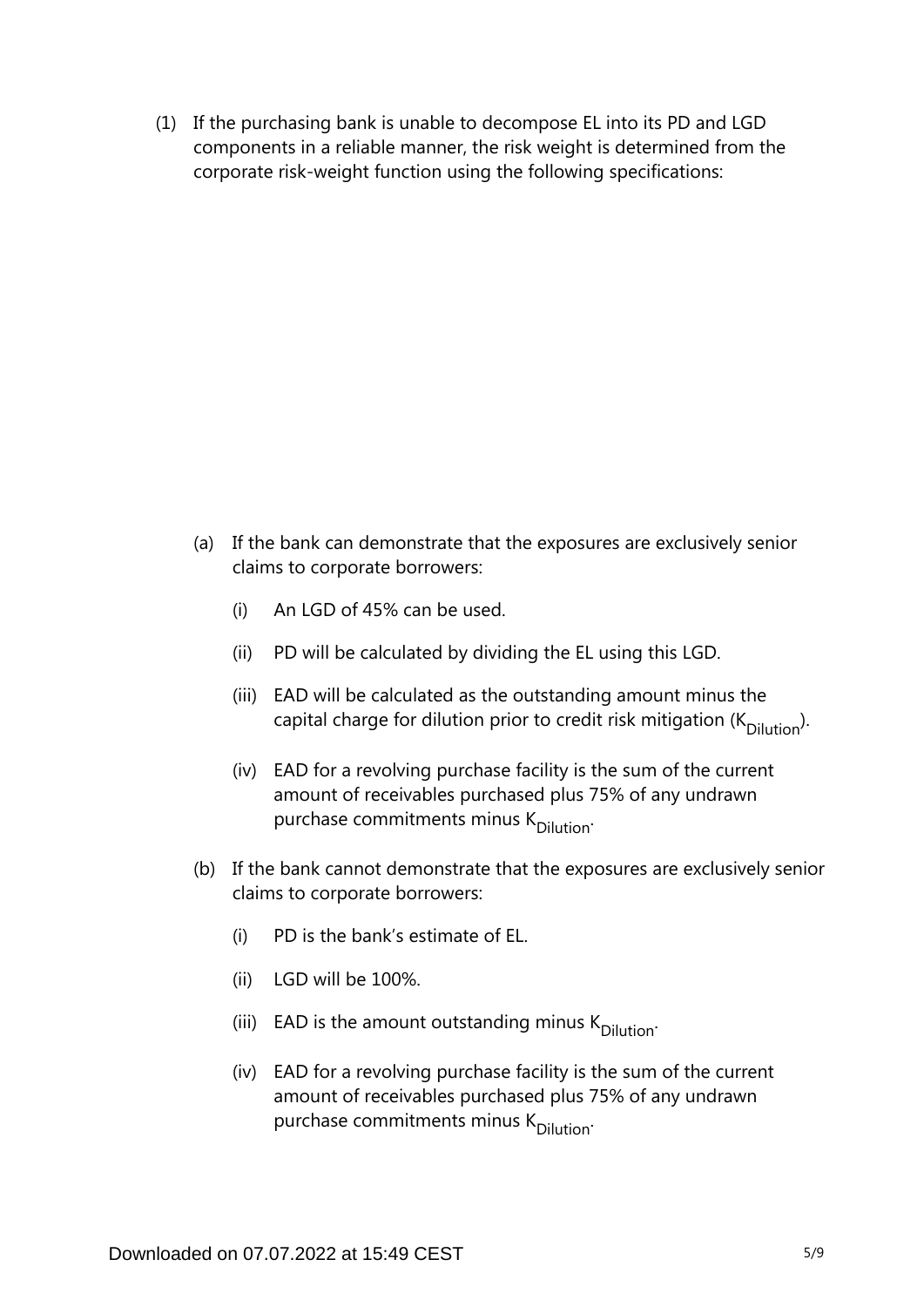(2) If the purchasing bank is able to estimate PD in a reliable manner, the risk weight is determined from the corporate risk-weight functions according to the specifications for LGD, maturity (M) and the treatment of guarantees under the foundation approach as given in [CRE32.5](https://www.bis.org/basel_framework/chapter/CRE/32.htm?tldate=20220101&inforce=20191215&published=20191215#paragraph_CRE_32_20191215_32_5) to [CRE32.15,](https://www.bis.org/basel_framework/chapter/CRE/32.htm?tldate=20220101&inforce=20191215&published=20191215#paragraph_CRE_32_20191215_32_15) [CRE32.18,](https://www.bis.org/basel_framework/chapter/CRE/32.htm?tldate=20220101&inforce=20191215&published=20191215#paragraph_CRE_32_20191215_32_18) [CRE32.19](https://www.bis.org/basel_framework/chapter/CRE/32.htm?tldate=20220101&inforce=20191215&published=20191215#paragraph_CRE_32_20191215_32_19) to [CRE32.24](https://www.bis.org/basel_framework/chapter/CRE/32.htm?tldate=20220101&inforce=20191215&published=20191215#paragraph_CRE_32_20191215_32_24) and [CRE32.39](https://www.bis.org/basel_framework/chapter/CRE/32.htm?tldate=20220101&inforce=20191215&published=20191215#paragraph_CRE_32_20191215_32_39).

#### **Advanced IRB treatment**

- Under the advanced IRB approach, if the purchasing bank can estimate either the pool's default-weighted average loss rates given default (as defined in [CRE36.85](https://www.bis.org/basel_framework/chapter/CRE/36.htm?tldate=20220101&inforce=20191215&published=20191215#paragraph_CRE_36_20191215_36_85)) or average PD in a reliable manner, the bank may estimate the other parameter based on an estimate of the expected long-run loss rate. The bank may (i) use an appropriate PD estimate to infer the long-run default-weighted average loss rate given default, or (ii) use a long-run default-weighted average loss rate given default to infer the appropriate PD. In either case, it is important to recognise that the LGD used for the IRB capital calculation for purchased receivables cannot be less than the long-run default-weighted average loss rate given default and must be consistent with the concepts defined in [CRE36.85.](https://www.bis.org/basel_framework/chapter/CRE/36.htm?tldate=20220101&inforce=20191215&published=20191215#paragraph_CRE_36_20191215_36_85) The risk weight for the purchased receivables will be determined using the bank's estimated PD and LGD as inputs to the corporate risk-weight function. Similar to the foundation IRB treatment, EAD will be the amount outstanding minus  $K_{\text{Dilution}}$ . EAD for a revolving purchase facility will be the sum of the current amount of receivables purchased plus 75% of any undrawn purchase commitments minus  $K_{\text{Dilution}}$  (thus, banks using the advanced IRB approach will not be permitted to use their internal EAD estimates for undrawn purchase commitments). **34.6**
- For drawn amounts, M will equal the pool's exposure-weighted average effective maturity (as defined in [CRE32.41](https://www.bis.org/basel_framework/chapter/CRE/32.htm?tldate=20220101&inforce=20191215&published=20191215#paragraph_CRE_32_20191215_32_41) to [CRE32.49](https://www.bis.org/basel_framework/chapter/CRE/32.htm?tldate=20220101&inforce=20191215&published=20191215#paragraph_CRE_32_20191215_32_49)). This same value of M will also be used for undrawn amounts under a committed purchase facility provided the facility contains effective covenants, early amortisation triggers, or other features that protect the purchasing bank against a significant deterioration in the quality of the future receivables it is required to purchase over the facility's term. Absent such effective protections, the M for undrawn amounts will be calculated as the sum of (a) the longest-dated potential receivable under the purchase agreement and (b) the remaining maturity of the purchase facility. **34.7**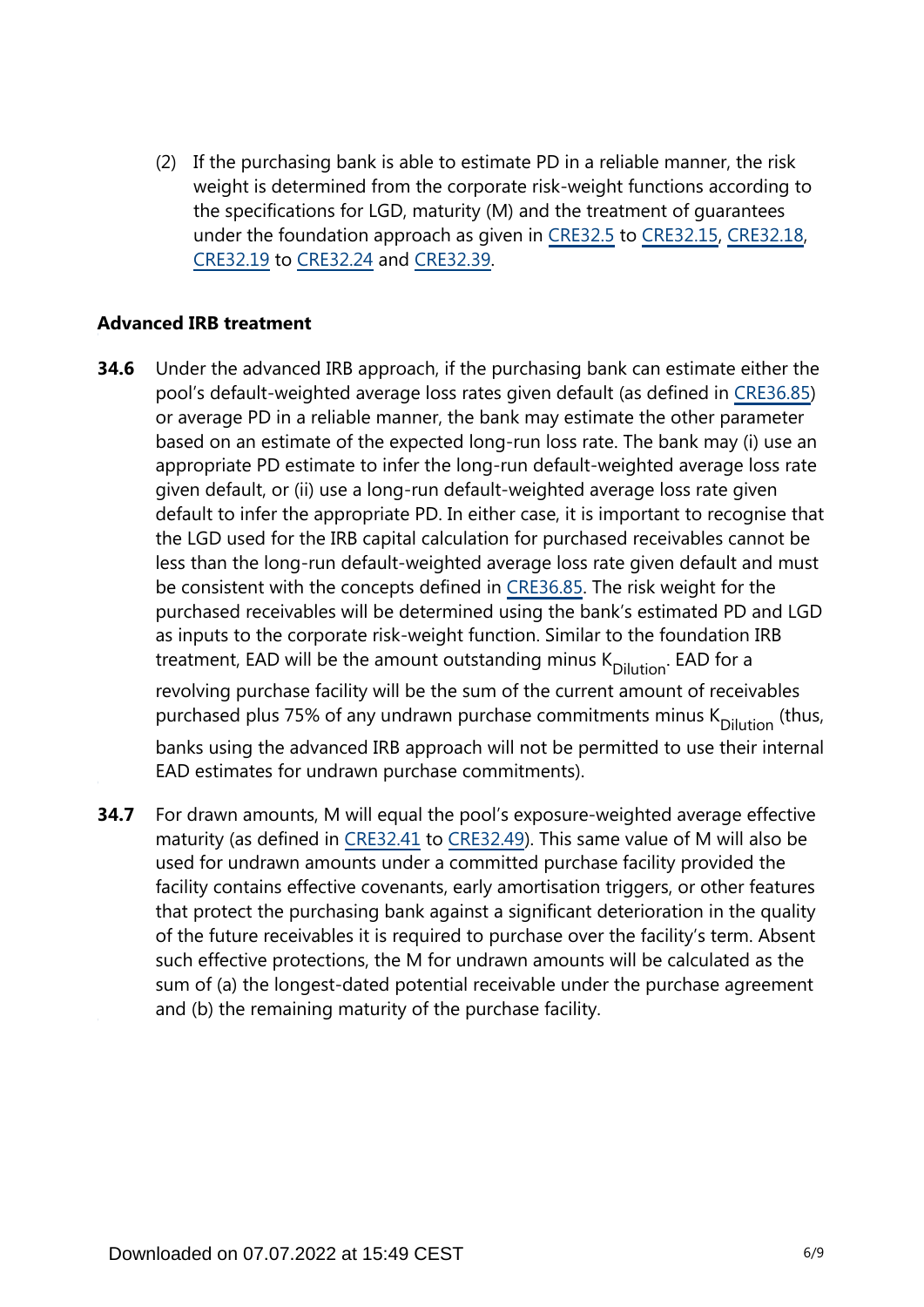## **Risk-weighted assets for dilution risk**

- <span id="page-6-1"></span>Dilution refers to the possibility that the receivable amount is reduced through cash or non-cash credits to the receivable's obligor. $\frac{2}{5}$  $\frac{2}{5}$  $\frac{2}{5}$  For both corporate and retail receivables, unless the bank can demonstrate to its supervisor that the dilution risk for the purchasing bank is immaterial, the treatment of dilution risk must be the following: **34.8**
	- (1) At the level of either the pool as a whole (top-down approach) or the individual receivables making up the pool (bottom-up approach), the purchasing bank will estimate the one-year EL for dilution risk, also expressed in percentage of the receivables amount. Banks can utilise external and internal data to estimate EL. As with the treatments of default risk, this estimate must be computed on a stand-alone basis; that is, under the assumption of no recourse or other support from the seller or third-party guarantors.
	- (2) For the purpose of calculating risk weights for dilution risk, the corporate risk-weight function must be used with the following settings:
		- (a) The PD must be set equal to the estimated EL.
		- (b) The LGD must be set at 100%.
		- (c) An appropriate maturity treatment applies when determining the capital requirement for dilution risk. If a bank can demonstrate that the dilution risk is appropriately monitored and managed to be resolved within one year, the supervisor may allow the bank to apply a one-year maturity.

#### *Footnotes*

<span id="page-6-0"></span>*[2](#page-6-1)*

*Examples include offsets or allowances arising from returns of goods sold, disputes regarding product quality, possible debts of the borrower to a receivables obligor, and any payment or promotional discounts offered by the borrower (eg a credit for cash payments within 30 days).*

**34.9** This treatment will be applied regardless of whether the underlying receivables are corporate or retail exposures, and regardless of whether the risk weights for default risk are computed using the standard IRB treatments or, for corporate receivables, the top-down treatment described above.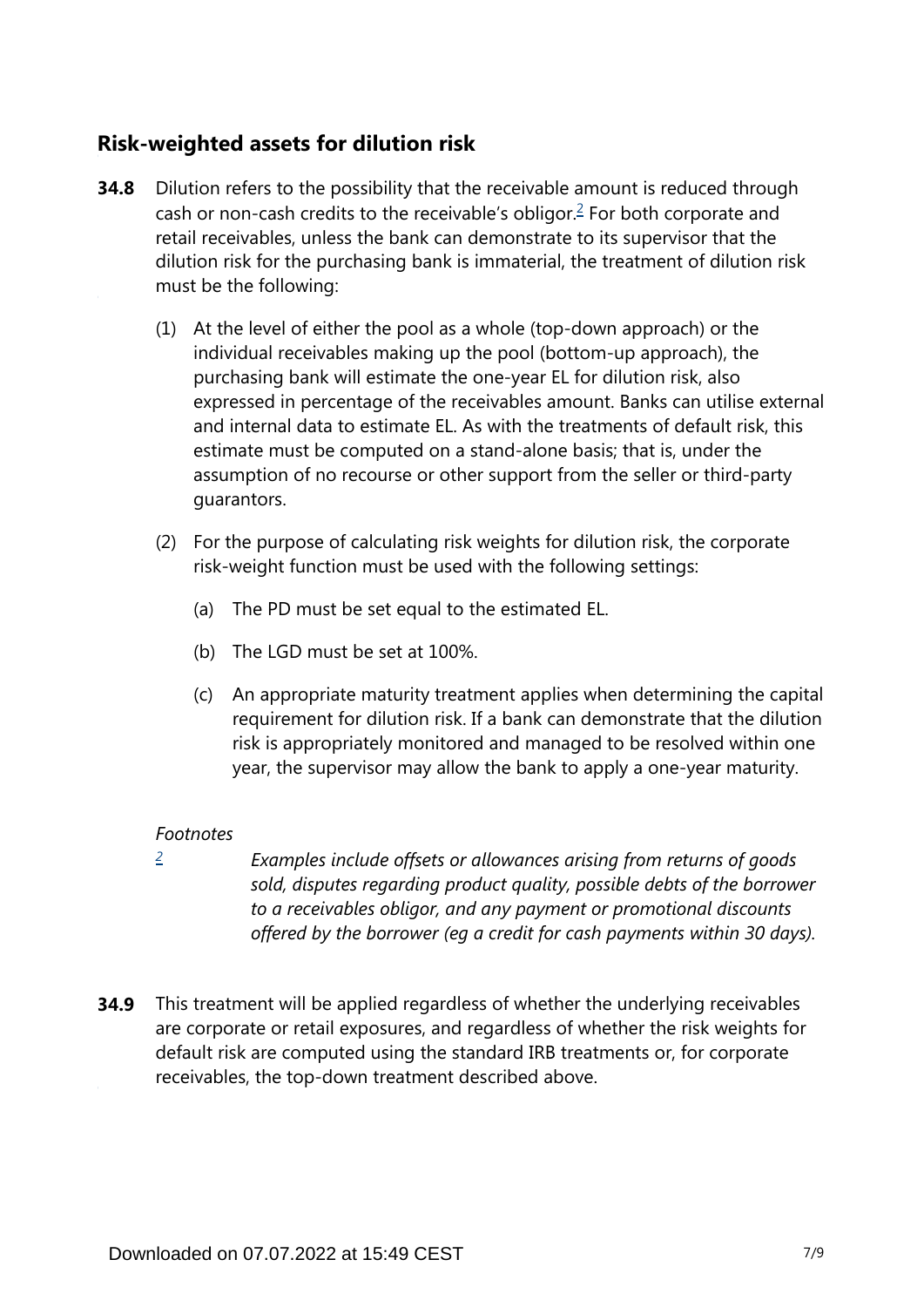## **Treatment of purchase price discounts for receivables**

- **34.10** In many cases, the purchase price of receivables will reflect a discount (not to be confused with the discount concept defined in [CRE32.29](https://www.bis.org/basel_framework/chapter/CRE/32.htm?tldate=20220101&inforce=20191215&published=20191215#paragraph_CRE_32_20191215_32_29) and [CRE32.55\)](https://www.bis.org/basel_framework/chapter/CRE/32.htm?tldate=20220101&inforce=20191215&published=20191215#paragraph_CRE_32_20191215_32_55) that provides first loss protection for default losses, dilution losses or both. To the extent that a portion of such a purchase price discount may be refunded to the seller based on the performance of the receivables, the purchaser may recognise this refundable amount as first loss protection and hence treat this exposure under the securitisation chapters of credit risk standard [\(CRE40](https://www.bis.org/basel_framework/chapter/CRE/40.htm?tldate=20220101&inforce=20191215&published=20191215) to [CRE44\)](https://www.bis.org/basel_framework/chapter/CRE/44.htm?tldate=20220101&inforce=20191215&published=20191215), while the seller providing such a refundable purchase price discount must treat the refundable amount as a first-loss position under the securitisation framework. Non-refundable purchase price discounts for receivables do not affect either the EL-provision calculation in [CRE35](https://www.bis.org/basel_framework/chapter/CRE/35.htm?tldate=20220101&inforce=20191215&published=20191215) or the calculation of risk-weighted assets.
- **34.11** When collateral or partial guarantees obtained on receivables provide first loss protection (collectively referred to as mitigants in this paragraph), and these mitigants cover default losses, dilution losses, or both, they may also be treated as first loss protection under the securitisation framework [\(CRE44.11](https://www.bis.org/basel_framework/chapter/CRE/44.htm?tldate=20220101&inforce=20191215&published=20191215#paragraph_CRE_44_20191215_44_11)). When the same mitigant covers both default and dilution risk, banks using the Securitisation Internal Ratings-Based Approach (SEC-IRBA) that are able to calculate an exposure-weighted LGD must do so as defined in [CRE44.22.](https://www.bis.org/basel_framework/chapter/CRE/44.htm?tldate=20220101&inforce=20191215&published=20191215#paragraph_CRE_44_20191215_44_22)

### **Recognition of credit risk mitigants**

- <span id="page-7-0"></span>**34.12** Credit risk mitigants will be recognised generally using the same type of framework as set forth in [CRE32.19](https://www.bis.org/basel_framework/chapter/CRE/32.htm?tldate=20220101&inforce=20191215&published=20191215#paragraph_CRE_32_20191215_32_19) to [CRE32.26](https://www.bis.org/basel_framework/chapter/CRE/32.htm?tldate=20220101&inforce=20191215&published=20191215#paragraph_CRE_32_20191215_32_26).<sup>[3](#page-8-0)</sup> In particular, a guarantee provided by the seller or a third party will be treated using the existing IRB rules for guarantees, regardless of whether the guarantee covers default risk, dilution risk, or both.
	- (1) If the guarantee covers both the pool's default risk and dilution risk, the bank will substitute the risk weight for an exposure to the guarantor in place of the pool's total risk weight for default and dilution risk.
	- (2) If the guarantee covers only default risk or dilution risk, but not both, the bank will substitute the risk weight for an exposure to the guarantor in place of the pool's risk weight for the corresponding risk component (default or dilution). The capital requirement for the other component will then be added.